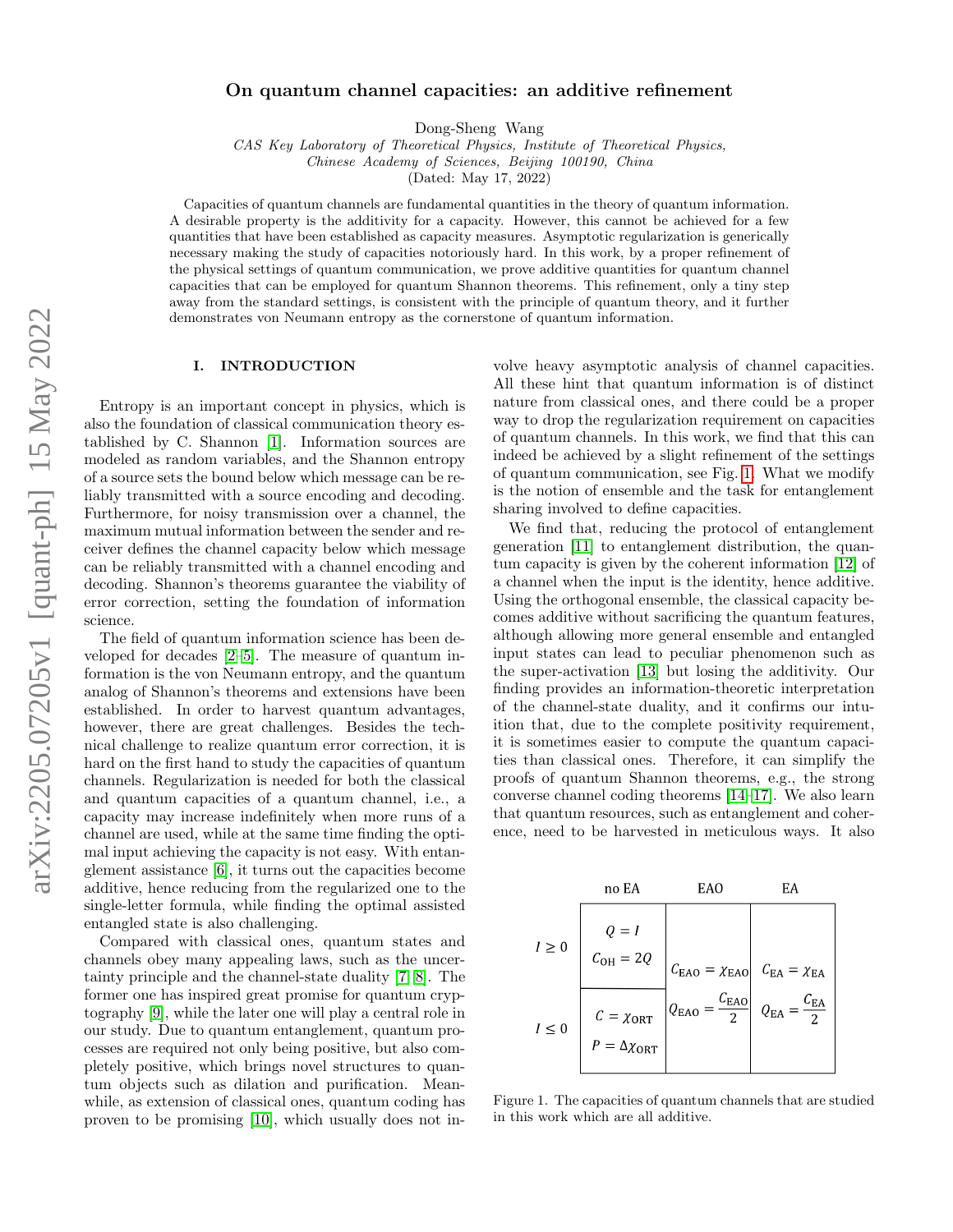demonstrates the central roles of von Neumann entropy as the measure of quantum information.

### II. QUANTUM CHANNELS

We study finite-dimensional Hilbert spaces. Quantum states, or density operators  $\rho \in \mathcal{D}(\mathcal{X})$  are trace-class nonnegative semidefinite operators acting on a given Hilbert space  $X$ . Quantum operations, also known as quantum channels, are described as completely positive, tracepreserving (CPTP) maps of the form

$$
\Phi(\rho) = \sum_{i} K_i \rho K_i^{\dagger}, \tag{1}
$$

for  $\Phi$  forming a convex body  $C(\mathcal{X}, \mathcal{Y}), \forall \rho \in \mathcal{D}(\mathcal{X}),$  and  $K_i$  known as Kraus operators satisfying  $\sum_i K_i^{\dagger} K_i = \mathbb{1}_d$ , for  $\mathbb{1}_d$  denoting the identity operator of dimension  $d =$  $dim X$ .

A quantum channel  $\Phi$  can be dilated to an isometry V with  $\Phi(\rho) = \text{tr}_{\mathbf{E}} V \rho V^{\dagger}$  for E denoting an 'environment' (or Eve). The isometry  $V$  is formed by Kraus operators  $V = \sum_i |i\rangle \otimes K_i$  for  $|i\rangle$  as orthogonal states of E. A complementary channel  $\Phi^c$  can be defined as the map from the input to E, and the state of E is

$$
\rho_{\rm E} = \sum_{ij} {\rm tr}(\rho K_i^{\dagger} K_j)|j\rangle\langle i|.
$$
 (2)

Any quantum channel  $\Phi \in C(\mathcal{X}, \mathcal{Y})$  can also be represented as its dual state

$$
\omega_{\Phi} := \Phi \otimes \mathbb{1}_d(\omega), \tag{3}
$$

usually known as a Choi state [\[7\]](#page-7-4), for  $\omega := |\omega\rangle\langle\omega|$ , and  $|\omega\rangle := \sum_i |ii\rangle / \sqrt{d}$ . This is also called the channel-state duality. The rank of the channel r( $\Phi$ ) is the rank of  $\omega_{\Phi}$ . The state  $|\omega\rangle$  is a Bell state, also known as an ebit.

Choi states are bipartite and for clarity, we label the sites as A and B. Let  $\pi_d := \mathbb{1}_d/d$ . The partial trace of a Choi state is constrained as  $tr_B\omega_{\Phi} = \pi_d$ , and  $tr_{A}\omega_{\Phi} = \Phi(\pi_d)$ . Given  $\omega_{\Phi}$ , the action of the channel can be obtained as

$$
\Phi(\rho) = d \operatorname{tr}_{A}[\omega_{\Phi}(\mathbb{1} \otimes \rho^{t})], \tag{4}
$$

for  $\rho^t$  as the transpose of a state  $\rho \in \mathcal{D}(\mathcal{X})$ . As has been shown [\[18,](#page-7-13) [19\]](#page-7-14), this is sufficient to simulate the channel  $\Phi$ . With a binary positive operator-valued measure (POVM)  $\{\sqrt{\rho^t}, \sqrt{1-\rho^t}\}\$ acting on A, any observation  $\mathcal{O}$  on  $\Phi(\rho)$ can be measured on site B. This is heralded but deterministic, i.e., it belongs to the class of local operations with classical communication (LOCC). This provides an operational interpretation of the channel-state duality. We will use this fact to refine the notion of capacities of quantum channels.

There are a few important classes of channels we will

need. A channel is unital if  $\Phi(\pi_d) = \pi_{d_o}$ . A channel is extreme iff the set  $\{K_i^{\dagger} K_j\}$  is linearly independent [\[7\]](#page-7-4). A rank-two qubit channel is either extreme or unital [\[20\]](#page-7-15). A channel is entanglement-breaking (EB) iff its Kraus operators are all of rank one [\[21\]](#page-7-16). Namely, they can be written as  $K_i = |x_i\rangle\langle y_i|$  for un-normalized vectors  $|x_i\rangle$ and  $|y_i\rangle$ . Another equivalent condition is that the Choi state is separable. It becomes quantum-to-classical (QC) if  $\{|x_i\rangle\}$  is orthonormal, and classical-to-quantum (CQ) if  $\{|y_i\rangle\}$  is orthonormal.

Two central measures for distances are fidelity and trace distance. They satisfy the Fuchs-van de Graaf inequality

<span id="page-1-0"></span>
$$
1 - \sqrt{F(\rho, \sigma)} \le D_t(\rho, \sigma) \le \sqrt{1 - F(\rho, \sigma)}, \qquad (5)
$$

 $\forall \rho, \sigma \in \mathcal{D}(\mathcal{X})$ , the trace distance  $D_t(\rho, \sigma) := \frac{1}{2} || \rho - \sigma ||_1$ , and the fidelity  $F(\rho, \sigma) := \|\sqrt{\rho}\sqrt{\sigma}\|_1^2$ , with  $\|\cdot\|_1$  denoting the trace norm. When one state is pure, say  $\sigma$ , the lower bound becomes  $1 - F(\rho, \sigma)$ . For channels, we use the diamond-norm distance [\[5,](#page-7-2) [22\]](#page-7-17)  $D_{\diamond}(\Phi, \Psi) = ||\Phi \otimes \mathbb{1} - \Psi \otimes$  $1\|_{1\to 1}$ , which relates to the trace distance between Choi states  $D_t(\omega_{\Phi}, \omega_{\Psi})$  by [\[5\]](#page-7-2)

<span id="page-1-1"></span>
$$
\frac{1}{2d}D_{\diamond}(\Phi,\Psi) \le D_t(\omega_{\Phi},\omega_{\Psi}) \le \frac{1}{2}D_{\diamond}(\Phi,\Psi). \tag{6}
$$

The fidelity between Choi states is known as the average entanglement fidelity [\[23\]](#page-7-18)

$$
F_E(\Phi, \Psi) := F(\Phi \otimes \mathbb{1}(\omega), \Psi \otimes \mathbb{1}(\omega)), \tag{7}
$$

and it holds

$$
1 - \sqrt{F_E(\Phi, \Psi)} \le D_t(\omega_{\Phi}, \omega_{\Psi}) \le \sqrt{1 - F_E(\Phi, \Psi)}.
$$
 (8)

If one channel is unitary,  $U$ , then

$$
1 - F_E(\Phi, \mathcal{U}) \le D_t(\omega_{\Phi}, \omega_{\mathcal{U}}) \le \sqrt{1 - F_E(\Phi, \mathcal{U})}. \tag{9}
$$

#### III. ENTROPY

The von Neumann entropy is defined as

$$
H(\rho) = \log d - R(\rho || \pi_d),\tag{10}
$$

for the quantum relative entropy  $R(\rho||\sigma) = \text{tr}\rho \log \rho$ tr $\rho \log \sigma$ ,  $\forall \rho, \sigma \in \mathcal{D}(\mathcal{X})$  [\[2\]](#page-7-1). It is monotonic  $H(\Phi(\rho)) \geq$  $H(\rho)$  under unital channels  $\Phi$  but not for non-unital ones. Recall that the von Neumann entropy is uniquely de-fined by a set of axioms [\[3\]](#page-7-19): 1) (normalization)  $H(\pi_d)$  = log d; 2) (continuity)  $H(\rho)$  is continuous for  $\rho \in \mathcal{D}(\mathcal{X})$ ; 3) (nonnegativity)  $H(\rho)$  is nonnegative; 4) (invariance)  $H(\rho) = H(V\rho V^{\dagger})$  for any isometry V; 5) (additivity)  $H(\rho \otimes \sigma) = H(\rho) + H(\sigma); 6)$  (subadditivity)  $H(\rho_{AB}) \leq$  $H(\rho_A) + H(\rho_B)$ .

With the eigenvalue decomposition  $\rho = \sum_i p_i |i\rangle\langle i|$ , a with the eigenvalue decomposition  $p = \sum_i p_i |i\rangle\langle i|$ , a<br>purification of it is defined as  $|\varphi_{\rho}\rangle = \sum_i \sqrt{p_i} |i\rangle|i\rangle$ . The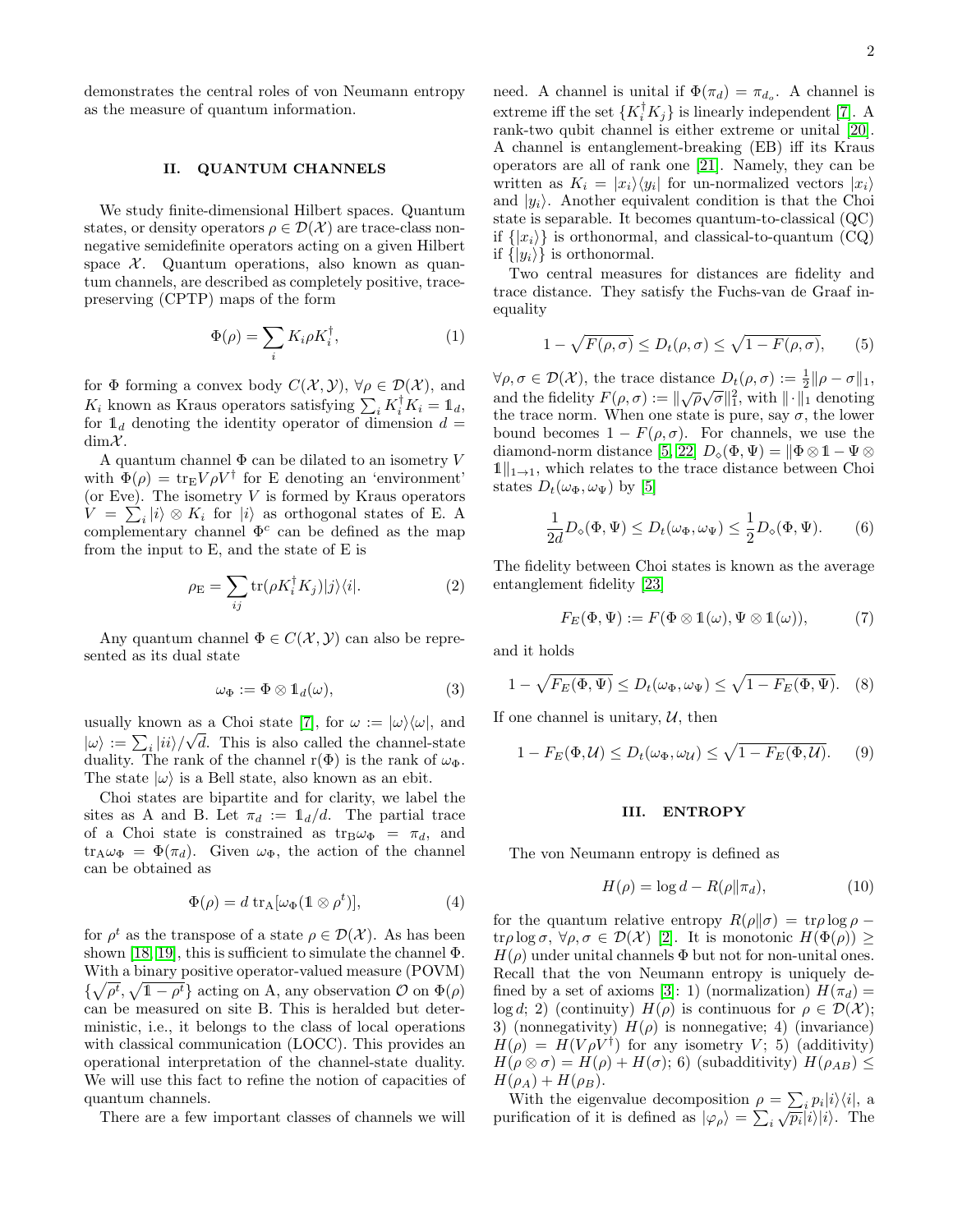purification of  $\pi_d$  is an ebit. The coherent information  $I_c(\rho, \Phi)$  is defined as [\[12,](#page-7-9) [24\]](#page-7-20)

$$
I_c(\rho, \Phi) := H(\Phi(\rho)) - H(\Phi \otimes \mathbb{1}_d(\varphi_\rho)), \qquad (11)
$$

and we also let  $J(\rho, \Phi) := H(\rho) + I_c(\rho, \Phi)$  be called the coherent mutual information, which is always nonnegative. An important property is that  $J(\Phi) := \max_{\rho} J(\rho, \Phi)$  is additive [\[25\]](#page-7-21).

The coherent information is the negation of a conditional von Neumann entropy, and it can be negative yet with an operational interpretation called state merging [\[26\]](#page-7-22). It satisfies the data-processing inequality for all channels [\[12\]](#page-7-9). Now define

$$
I(\Phi) := I_c(\pi_d, \Phi),\tag{12}
$$

which, plus  $\log d$ , is the coherent mutual information contained in the Choi state  $\omega_{\Phi}$ . There exists an intriguing relation between the rank and coherent information of a channel. Recently it is shown that [\[27\]](#page-7-23) the maximum coherent information  $I_c(\Phi) := \max_{\rho} I_c(\rho, \Phi)$  is almost surely positive if  $r(\Phi) \leq d$ ; otherwise, it is almost surely negative. It is known that EB channels, whose Choi states are separable, have negative or zero coherent information, and necessarily are of rank no smaller than d, the input system dimension.

### IV. QUANTUM CAPACITY

We consider bipartite quantum communication. Alice aims to send qubits over a noisy quantum channel to Bob with high-enough fidelity by encoding and decoding. Given the operational meaning of Choi states, it only needs to distribute ebits over the two parties. With multiple copies of ebits and LOCC, Alice can send any state  $\rho$  over to Bob. Note a similar entanglement distribution task has been discussed [\[28\]](#page-7-24), although did not connect with quantum capacity [\[29\]](#page-7-25). We closely follow the logic of the book [\[5\]](#page-7-2).

Definition 1. (Entanglement distribution capacity of a channel) Let  $\Phi \in C(\mathcal{X}, \mathcal{Y})$  be a channel, and an integer  $m = |\alpha n|$  for all but finitely many positive integers n and an achievable rate  $\alpha > 0$ , there exists channels  $\mathcal{E} \in C(\mathcal{Z}^{\otimes m}, \mathcal{X}^{\otimes n})$  and  $\mathcal{D} \in C(\mathcal{Y}^{\otimes n}, \mathcal{Z}^{\otimes m})$  such that the fidelity satisfies

$$
F_E(\mathbb{1}^{\otimes m}, \mathcal{D}\Phi^{\otimes n}\mathcal{E}) \ge 1 - \epsilon \tag{13}
$$

for every choice of a positive real number  $\epsilon$ , and the entanglement distribution capacity of  $\Phi$ , denoted  $Q_{ED}(\Phi)$ , is defined as the supremum of all  $\alpha$ .

We will prove that  $Q_{ED}$  is equal to the quantum capacity Q defined below.

**Definition 2.** (Quantum capacity of a channel) Let  $\Phi \in$  $C(\mathcal{X}, \mathcal{Y})$  be a channel, and an integer  $m = |\alpha n|$  for all but finitely many positive integers n and an achievable rate  $\alpha \geq 0$ , there exists channels  $\mathcal{E} \in C(\mathcal{Z}^{\otimes m}, \mathcal{X}^{\otimes n})$  and  $D \in C(\mathcal{Y}^{\otimes n}, \mathcal{Z}^{\otimes m})$  such that

$$
D_{\diamond}(\mathbb{1}^{\otimes m}, \mathcal{D}\Phi^{\otimes n}\mathcal{E}) \le \epsilon \tag{14}
$$

for every choice of a positive real number  $\epsilon$  and the quantum capacity of  $\Phi$ , denoted  $Q(\Phi)$ , is defined as the supremum of all  $\alpha$ .

**Theorem 1.** Let  $\Phi \in C(\mathcal{X}, \mathcal{Y})$  be a channel, then  $Q(\Phi) = Q_{ED}(\Phi)$ .

Proof. The Fuchs-van de Graaf inequality [\(5\)](#page-1-0) directly yields  $Q(\Phi) \leq Q_{ED}(\Phi)$ . Theorem 8.45 of [\[5\]](#page-7-2) yields  $Q(\Phi) \geq Q_{ED}(\Phi)$ .  $\Box$ 

From the channel-state duality, it is simple to expect  $Q = Q_{ED}$ . However, the inequality between Choi states and diamond distance on channels [\(6\)](#page-1-1) is not enough to prove this due to a dimension-dependence issue. Theorem 8.45 of [\[5\]](#page-7-2) (based on [\[30\]](#page-7-26)) is stronger, which guarantees a small diamond distance via encoding and decoding when  $F_E$  is large enough. This further implies the worst-case entanglement fidelity  $F'_E(\Phi, \Psi) =$  $\min_{\varphi_{\rho}} F(\Phi \otimes \mathbb{1}(\varphi_{\rho}), \Psi \otimes \mathbb{1}(\varphi_{\rho}))$ , for  $|\varphi_{\rho}\rangle$  as a purification of  $\rho \in \mathcal{D}(\mathcal{X})$ , is also large enough. This means that using the purification  $|\varphi_{\rho}\rangle$  to achieve its quantum capacity becomes redundant. The property of a channel  $\Phi$  is fully characterized by its Choi state  $\omega_{\Phi}$ .

The task of entanglement distribution is weaker than the entanglement generation [\[11\]](#page-7-8), hence  $Q_{ED} \leq Q_{EG}$ . However, it has been well established that the quantum capacity Q is equal to entanglement generation capacity  $Q_{EG}$ . A careful look reveals that such an equivalence is relative to the set of entangled states as assistance (or resource). So it is a relativized equivalence. On the contrary, there is no such resource requirement for ED, hence  $Q = Q_{ED}$  is an exact or absolute equivalence.

The established proof of quantum coding theorem uses  $I_c(\pi_d, \Phi) \leq Q_{EG}$  [\[5\]](#page-7-2). Fortunately, its proof actually proves  $I_c(\pi_d, \Phi) \leq Q_{ED}$ , so we can directly apply its method to prove  $Q(\Phi) = I(\Phi)$ .

**Theorem 2.** (Quantum capacity theorem) Let  $\Phi \in$  $C(\mathcal{X}, \mathcal{Y})$  be a channel, then  $Q(\Phi) = I(\Phi)$ .

Proof. By a close examination of Theorem 8.53 [\[5\]](#page-7-2), it proves  $I(\Phi) \leq Q_{ED}(\Phi)$ . So to prove  $I(\Phi) \geq Q_{ED}(\Phi)$ , let  $\alpha$  and  $\delta$  satisfy  $Q_{ED}(\Phi)$ , then

$$
H(\mathcal{D}\Phi^{\otimes n}\mathcal{E}\otimes 1^{\otimes m}(\omega^{\otimes m}))\leq 2\delta m+1,\qquad(15)
$$

and

$$
H(\mathcal{D}\Phi^{\otimes n}\mathcal{E}(\mathbb{1}^{\otimes m})) \le m - \delta m - 1,\tag{16}
$$

so

$$
I(\Phi) \ge (1 - 3\delta)\alpha - \frac{3}{n},\tag{17}
$$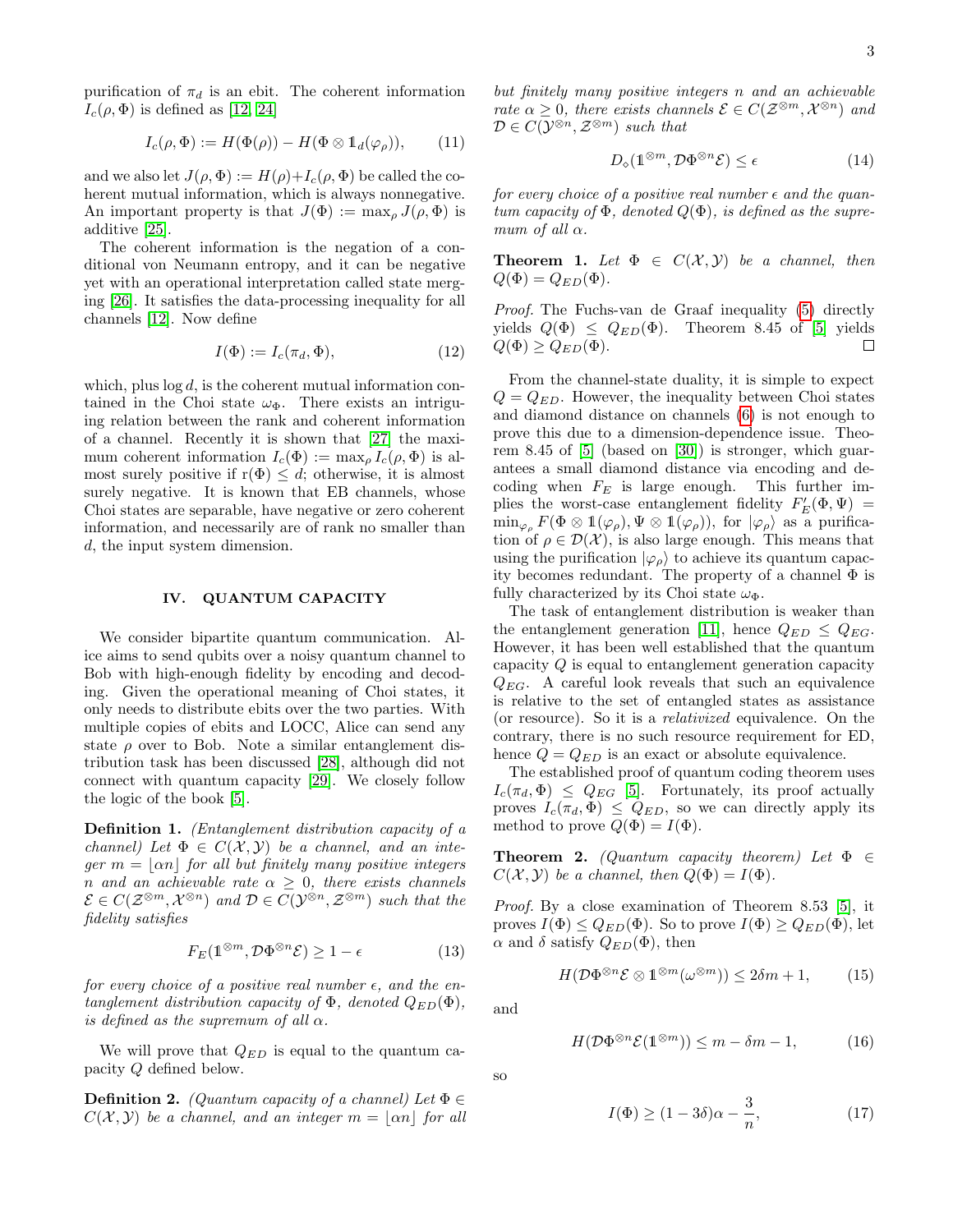| channel     | quantum capacity                            |
|-------------|---------------------------------------------|
| replacement | $-\log d$                                   |
| isometry    | $\log d$                                    |
| AD $(d=2)$  | $h(\frac{1+\gamma}{2})-h(\frac{\gamma}{2})$ |
| unital      | $\log d - H(p_i)$                           |
| erasure     | $\overline{(1-2p)\log d}$                   |
| dephasing   |                                             |
|             |                                             |

<span id="page-3-0"></span>Table I. Quantum capacities of a few channels. Details are found in the appendix.

which implies 
$$
I(\Phi) \ge Q(\Phi) = Q_{ED}(\Phi)
$$
.

Compared with the original quantum capacity formula  $\lim_{n\to\infty}\frac{I_c(\Phi^{\otimes n})}{n}$ , this is a huge reduction. It is due to two facts: the additivity of  $I(\Phi)$  and the ED protocol. We may name it the "refined quantum capacity"; however, for simplicity, we call it the quantum capacity in this work. Also note the ED protocol is not the same as the EA setting studied later on.

The  $I(\Phi)$  is additive and bounded as  $|I(\Phi)| \leq \log d$ . It is invariant  $I(\Phi) = I(\mathcal{U} \circ \Phi \circ \mathcal{V})$  for any isometry  $\mathcal{U}$  and  $V$ . The values of it for some familiar channels are shown in Table [I.](#page-3-0)

By quantum teleportation (QT) [\[31\]](#page-7-27) and superdense coding (DC) [\[32\]](#page-7-28), we can treat a qubit as two bits: one bit for phase information (for Pauli  $Z$ ), and one bit for bitvalue information (for Pauli  $X$ ). Given an ebit, we can send two bits by just sending one qubit via DC, or send one qubit by just sending two bits via QT. So for  $Q \geq 0$ , we can define a coherent classical capacity  $C_{\text{OH}} = 2Q$ .

**Corollary 3.** (Coherent classical capacity) Let  $\Phi \in$  $C(\mathcal{X}, \mathcal{Y})$  be a channel. If  $Q(\Phi) > 0$ , the coherent classical capacity is  $C_{\text{OH}}(\Phi) = 2Q(\Phi)$ .

The quantum converse coding theorem proves that if the information rate  $R > Q(\Phi)$ , then it is not possible to reliably transmit qubits. With the refined capacity, it is clear to see the strong converse coding theorem holds via the quantum Gallager's exponent formula [\[33\]](#page-7-29).

If  $Q < 0$ , we can define a classical capacity C, which can only send commuting states, and many others. We cannot define an incoherent quantum capacity as C/2 since a quantum state is not a mixture of an X part and an Z part. This signifies the uniqueness of quantum entanglement, which coherently combines the bit and phase information.

### V. CLASSICAL CAPACITY

To transmit classical bits over quantum channels, Alice will use a quantum ensemble  $\{p_i, \rho_i\}$  obtained by a classical-to-quantum encoding  $x_i \mapsto \rho_i$  to represent a random variable  $X = \{p_i, x_i\}$ , and Bob will do measurement and obtain a random variable Z [\[34\]](#page-7-30). For this setting, we find that the quantum ensemble is required as resources, which, however, may be unnecessary. Therefore, in a similar spirit with the quantum case, we will require the encoding to be isometric so that  $\{\rho_i\}$  is an orthogonal set.

Definition 3. (An "orthogonal" (ORT) ensemble) Let  $\{\rho_i\}$  be a set of states with orthogonal supports, then  $\{p_i, \rho_i\}$  is an ORT ensemble.

We will restrict to ORT ensemble of pure states. For a random variable  $X = \{p_i, x_i\}$ , a quantum encoding  $|x_i\rangle$ of  $x_i$ , and a channel  $\Phi \in C(\mathcal{X}, \mathcal{Y})$  we define

$$
\chi_{\text{ORT}}(p_i, \Phi) := H(\sum_i p_i \Phi(|x_i\rangle\langle x_i|)) - \sum_i p_i H(\Phi(|x_i\rangle\langle x_i|)),
$$
\n(18)

which is the mutual information in the classical-quantum state

$$
\rho_{XY} = \sum_{i} p_i |x_i\rangle\langle x_i| \otimes \Phi(|x_i\rangle\langle x_i|), \tag{19}
$$

and  $\chi_{\text{ORT}}(\Phi) := \max_{p_i} \chi_{\text{ORT}}(p_i, \Phi)$ . It is clear to see  $\chi_{\text{ORT}}(\Phi)$  is additive while the standard Holevo quantity  $\chi(\Phi)$  is known not to be, in general.

Now we can refine the notable Holevo-Schumacher-Westmoreland theorem which established the classical capacity of a quantum channel to be  $\lim_{n\to\infty} \frac{\chi(\Phi^{\otimes n})}{n}$  $\frac{p^{3}}{n}$ .

**Theorem 4.** (Classical capacity theorem) Let  $\Phi \in$  $C(\mathcal{X}, \mathcal{Y})$  be a channel, then  $C(\Phi) = \chi_{\text{ORT}}(\Phi)$ .

*Proof.* As it is known  $\chi(\Phi) \leq C(\Phi)$  [\[5\]](#page-7-2) and  $\chi_{\text{ORT}}(\Phi) \leq$  $\chi(\Phi)$ , so  $\chi_{\text{ORT}}(\Phi) \leq C(\Phi)$ . To prove  $\chi_{\text{ORT}}(\Phi) \geq C(\Phi)$ , we use the same method as that of Theorem 8.27 [\[5\]](#page-7-2) but only with incoherent ensemble  $\{\frac{1}{2^m}, \mathbf{b}_m\}$ , for bit-string  $\mathbf{b}_m :=$  $b_1 \cdots b_m$ , and find the classical mutual information  $I(X:$  $Z \leq n \chi_{\text{ORT}}(\Phi)$ , which leads to  $\chi_{\text{ORT}}(\Phi) \geq C(\Phi)$ .  $\Box$ 

This reduction is due to the additivity of  $\chi_{\text{ORT}}(\Phi)$  and the usage of orthogonal ensemble. This is physically reasonable since it is natural to treat a bit-string  $x_i$  as a bit-string state  $|x_i\rangle$ , and non-isometric encoding itself will blur the message on the first hand. Same as the classical case, the optimization over  $p_i$  is necessary since now the channels do not need to preserve entanglement and the channel-state duality shall not apply.

For the set of channels that cannot distribute ebits, they are yet at least as powerful as classical channels. For any classical channel modeled as a stochastic map which is positive instead of completely positive, it can be simulated by a POVM  ${F_j}$  with the stochastic matrix as  $(\langle i|F_j|i\rangle)_{ij}$ . An input random variable is a diagonal state  $\rho = \sum_i p_i |i\rangle\langle i|$ , and the channel is simulated by a quantum-classical channel

$$
\Phi(\rho) = \sum_{j} \text{tr}(F_j \rho) |j\rangle\langle j|.
$$
 (20)

If the POVM is projective, then it simulates a doublystochastic map. This also shows that EB channels can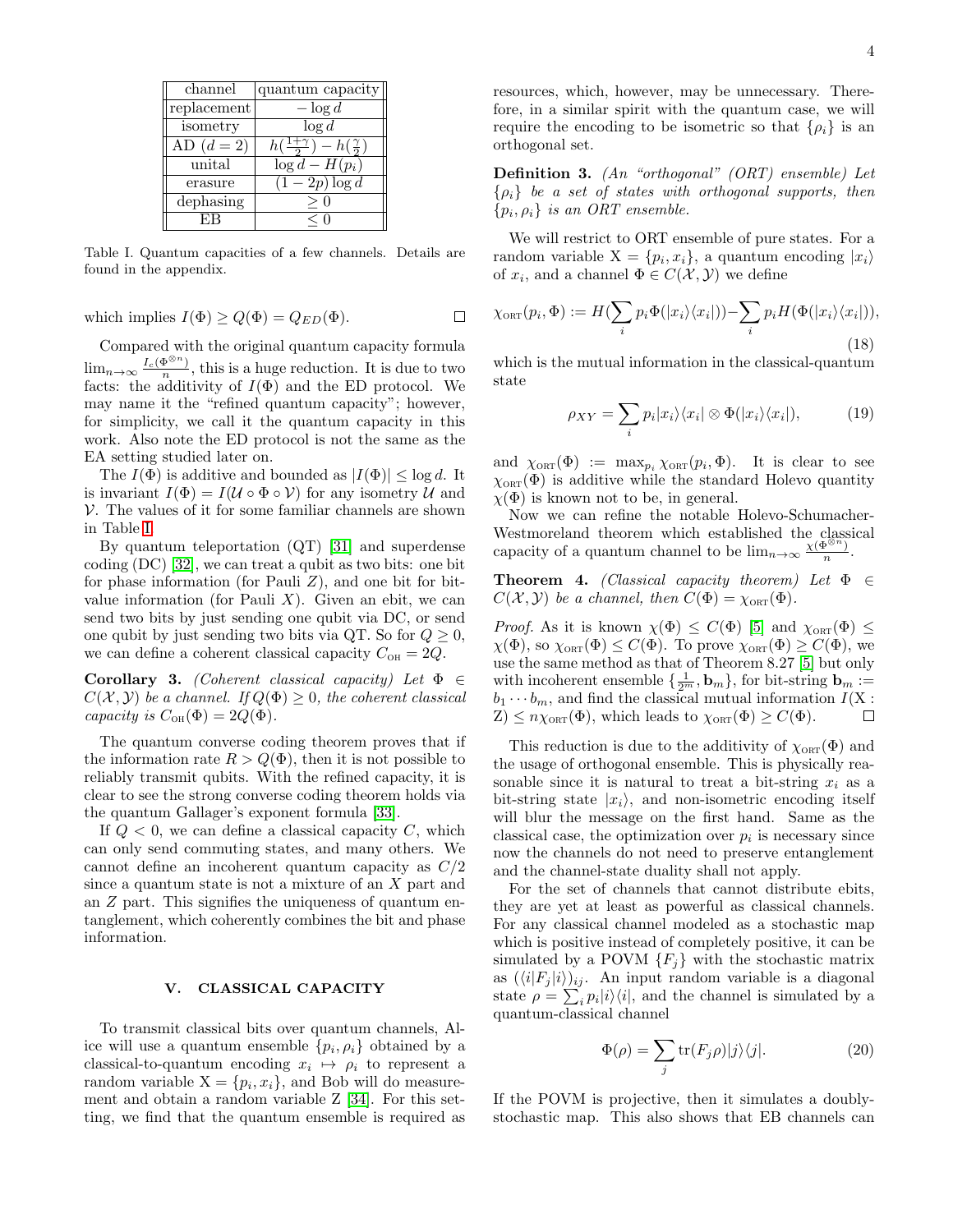$\Box$ 

perform certain tasks that may have an advantage over classical channels, which we do not pursue here (see Ref. [\[3\]](#page-7-19)).

### VI. PRIVATE CAPACITY

Based on  $\chi_{\text{ORT}}(\Phi)$ , it is straightforward to obtain an additive private capacity. Let  $\Delta \chi_{\text{ORT}}(p_i, \Phi) := \chi_{\text{ORT}}(p_i, \Phi) \chi_{\text{ORT}}(p_i, \Phi^c)$ , then we define an additive private capacity

$$
P(\Phi) := \max_{p_i} \Delta \chi_{\text{ORT}}(p_i, \Phi), \tag{21}
$$

for  $\Phi^c$  as the complementary channel of  $\Phi$ . It holds

$$
0 \le P(\Phi) \le C(\Phi). \tag{22}
$$

Indeed, privacy is different from entanglement, although entanglement is already a kind of privacy due to the uncertainty principle. There are channels with zero quantum capacity but an arbitrarily large private capac-ity [\[35\]](#page-7-31). Under the completely dephasing channel  $\Delta$ , the ebit becomes the maximally classically-correlated state, a "debit." The key difference between them is that ebits allow the transmission of qubits.

### VII. ENTANGLEMENT-ASSISTED SETTING

We first refine the entanglement-assisted (EA) setting to only use ebits as the assistance for encoding and decoding, and then compare with the standard EA setting.

Definition 4. ("EA orthogonal" (EAO) ensemble) Let  ${U_i}$  be a set of orthogonal unitary operators. Let  $|\omega_{U_i}\rangle =$  $U_i \otimes 1 | \omega \rangle$ , then  $\eta := \{p_i, |\omega_{U_i}\rangle\}$  is an EAO ensemble.

We now introduce

$$
\chi_{\text{EAO}}(\eta, \Phi) := H(\sum_{i} p_i \Phi \otimes \mathbb{1}(\omega_{U_i})) - \sum_{i} p_i H(\Phi \otimes \mathbb{1}(\omega_{U_i})),
$$
\n(23)

and  $\chi_{EAO}(\Phi) := \max_{p_i} \chi_{EAO}(\eta, \Phi)$ . This can be viewed as encoding  $x_i$  by a set of orthogonal unitary operators U<sub>i</sub>. It is clear that  $\chi_{EAO}(\Phi)$  is additive. Recall that an EA ensemble can be more general: the ebit  $|\omega\rangle$  can be replaced by any bipartite pure state, and the set of  $U_i$ replaced by a set of channels [\[5\]](#page-7-2).

With the same method for proving  $\chi_{\text{ORT}}(\Phi)$  while using EAO ensemble, it is clear to prove:

**Theorem 5.** (EAO-classical capacity theorem) Let  $\Phi \in$  $C(\mathcal{X}, \mathcal{Y})$  be a channel, then  $C_{\text{EAO}}(\Phi) = \chi_{\text{EAO}}(\Phi)$ .

Although  $\chi_{EAO}(\Phi)$  also involves an optimization over  $p_i$ , it turns out this is unnecessary due to an intriguing relation between  $\chi_{EA}(\Phi)$  and coherent mutual information. Note we use  $\chi_{EA}$  to denote the usual EA Holevo quantity  $\chi_E$  in this paper [\[5\]](#page-7-2).

Corollary 6. Let  $\Phi \in C(X, Y)$  be a channel, then  $C_{\text{EAO}}(\Phi) = \chi_{\text{EAO}}(\Phi) = \log d + I(\Phi).$ 

Proof. In Lemma 8.39 of Ref. [\[5\]](#page-7-2), it proves

$$
\chi_{EA}(\Phi) \ge H(\pi_d) + I_c(\pi_d, \Phi)
$$
\n(24)

for  $\pi_d = \Pi/d$  and  $d = \text{tr}(\Pi)$  and  $\Pi$  is a projector. The proof actually proves the stronger result

$$
\chi_{\text{EAO}}(\Phi) \ge H(\pi_d) + I_c(\pi_d, \Phi)
$$
 (25)

as it uses a completely uniform ensemble of Bell states,  $\eta_*$ , which is an EAO ensemble. Also it proves

$$
\chi_{\text{EAO}}(\eta_*, \Phi) = \log d + I(\Phi),\tag{26}
$$

which is the equality between two mutual information quantities.

The Lemma 8.40 [\[5\]](#page-7-2) also applies to any EAO ensemble  $\eta_{EAO}$  which becomes

$$
\chi_{\text{ORT}}(\Phi \otimes \mathbb{1}(\eta_{\text{EAO}})) \le \log d + I(\Phi). \tag{27}
$$

This completes the proof.

By QT and DC, we define

$$
Q_{EAO}(\Phi) := (\log d + I(\Phi))/2.
$$
 (28)

This means that when  $I(\Phi) < 0$ , yet with ebits we can recover its ability to transmit qubits so that the whole channel  $(\Phi$  assisted by ebits) is still quantum. The information is still directly transmitted from  $\Phi$  so can only be classical, therefore,  $\log d + I(\Phi)$  is an EAO classical capacity instead of quantum capacity. It is clear to show  $Q(\Phi) = I(\Phi) \leq Q_{\text{\tiny EAO}}(\Phi)$  since  $\log d \geq I(\Phi)$ .

Actually, given  $\Phi$ , the optimal scheme to achieve  $C_{\text{EAO}}(\Phi)$  is the superdense coding, which encodes bits into Pauli operators hence the set of ebits. The decoding is formed by the decoder of Φ followed by Bell measurements. Also, modular the ebit, a qubit is equivalent to two bits. As QT converts a qubit into two bits, so it can be viewed as an EAO scheme with  $\Phi$  acting on the bit communication channel. That is, QT is optimal to achieve  $Q_{EAO}(\Phi)$ .

The standard EA setting uses more general entangled states as the assistance. Importantly, the maximum coherent mutual information  $J(\Phi)$  is additive. There exists a gap between  $\log d + I(\Phi)$  and  $J(\Phi)$  for some channel Φ. Achieving the maximum of J(ρ, Φ) by a state ρ is to achieve the regularized EA Holevo capacity, which shall require a highly-entangled state  $\xi$  as a free assistance which is not a collection of ebits. It is not easy to prepare and distribute such states, however. This is similar with the situation for entanglement generation which also assumes the free assistance of entangled states. For our reduced case, we do not take them to be free assistance which is physically more reasonable.

Given a channel, to see if there is a gap between the EA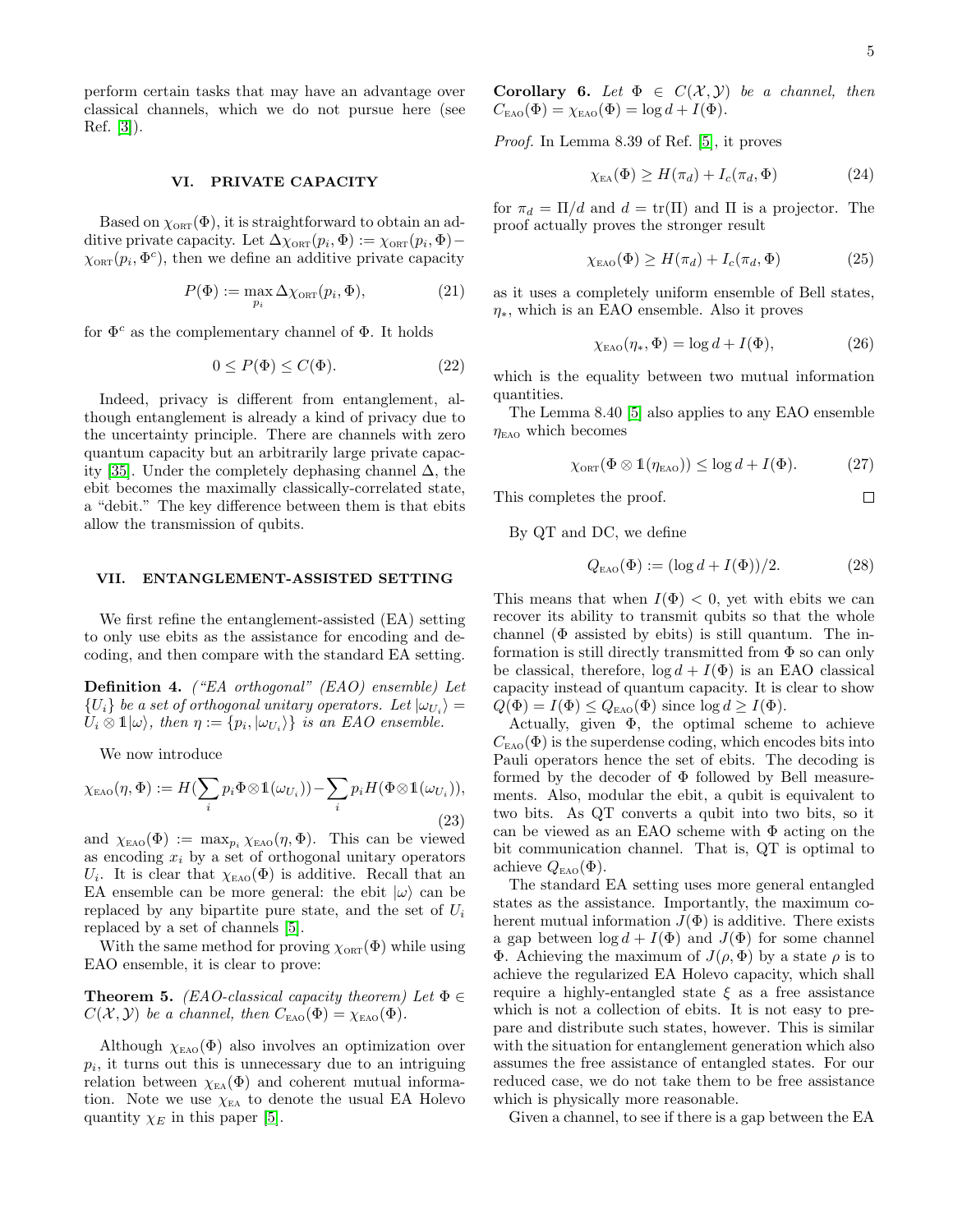and EAO settings is not easy. Here we consider the class of CQ channels, which have negative quantum capacity. For a CQ channel acting on the purification of a state  $\rho = \sum_{k} p_k |k\rangle\langle k|$ , the mutual information is

$$
J(\rho, \Phi) = H(\sum_{k} p_k R_k) - \sum_{k} p_k H(R_k), \qquad (29)
$$

for a set of states  $\{R_k\}$ . The EA classical capacity is  $C_{EA}(\Phi) = \max_{\rho} J(\rho, \Phi)$  which is to optimize over  $p_k$ . If  $R_k := \Psi(|k\rangle\langle k|),$  then it is easy to see  $C_{\text{EA}}(\Phi)$  is the same as the classical capacity of  $\Psi$  which is  $\chi_{\text{ORT}}(\Psi)$ . Indeed, to achieve optimal classical capacity, the optimal input distribution is not always the uniform one. Hence using  $\varphi$  as a resource for EA setting is reasonable in this case. For QC channels, the  $\chi_{EAO}$  is log d, so it is the optimal  $\chi_{EA}$ . For channels with positive quantum capacity, it is not clear how to find the optimal resource entangled states.

To conclude, we refined the settings of quantum communication in order to obtain additive capacities of quantum channels. Surprisingly, it is straightforward to achieve additivity and the proof follows almost exactly the same as the original ones [\[5\]](#page-7-2). Besides, Renyi entropies are also well defined and widely used [\[3\]](#page-7-19), as extensions of Shannon and von Neumann entropy. It is clear that the classical and private capacities can be extended to Renyi entropies. However, the proofs for quantum and EA capacities rely on the strong subadditivity of the von Neumann entropy, which is not satisfied by Renyi entropies in general, so cannot be extended. However, it remains to see if quantum Renyi entropies of special forms can be used to define quantum and EA capacities.

### VIII. ACKNOWLEDGEMENT

This work has been funded by the National Natural Science Foundation of China under Grants 12047503 and 12105343.

#### Appendix A: Examples

Here we compute the quantum capacity of a few types of quantum channels.

For a d-dimensional input system, the replacement channels on it have minimal quantum capacity  $-\log d$ , whose Choi states are product states. The unitary and isometry have maximal quantum capacity  $log d$ , whose Choi states are maximally entangled states. An erasure channel is often defined as

$$
\Phi(\rho) = (1 - p)\rho + p|e\rangle\langle e| \tag{A1}
$$

for  $\langle e|\rho|e\rangle = 0$ ,  $\forall \rho \in \mathcal{D}(\mathcal{X})$ . It is easy to find  $I(\Phi) =$  $(1 - 2p) \log d$ . This agrees with the known result [\[36\]](#page-7-32).

### 1. Unital channels

A large class is unital channels that preserves identity. Let  ${K_i}$  be the canonical form of a unital channel  $\Phi \in$  $C(\mathcal{X}, \mathcal{Y})$ , then

$$
I(\Phi) = \log d_o - H(p_i) \tag{A2}
$$

for  $p_i = \text{tr}(K_i^{\dagger} K_i)/d$ , and  $d = \text{dim}\mathcal{X}$ ,  $d_o = \text{dim}\mathcal{Y}$ . It achieves the maximal value of log d for unitary and isometry, and minimal value of  $-\log d$  for rank- $(dd<sub>o</sub>)$  channels with  $p_i = 1/(dd_o)$ .

It includes Pauli, depolarizing, dephasing channels as special cases. For a Pauli channel, the Kraus operators are orthogonal Pauli operators  $\sigma_i$  with different probabilities. The depolarizing channels are special types of Pauli channels with equal probability for nontrivial Pauli operators. Let a depolarizing channel be

$$
\Phi(\rho) = (1 - p)\rho + \frac{p}{d^2 - 1} \sum_{i=1}^{d^2 - 1} \sigma_i(\rho), \quad (A3)
$$

and its quantum capacity  $I(\Phi)$  can be negative. We find the value of p at which  $I(\Phi) = 0$  is a monotonically increasing function of d, from  $\approx 0.19$  at  $d = 2$  to 0.5 for  $d \to \infty$ .

A dephasing channel can be viewed as a Pauli channel with only Z-type Pauli operators. A dephasing channel can also be treated as a Schur-product channel  $\rho \mapsto \rho \circ S$ for a correlation matrix S. Let  $S := \sum_{ij} \langle \psi_j | \psi_i \rangle | i \rangle \langle j |$ for  $|\psi_i\rangle = U_i |0\rangle$  with a set of unitary operators  $\{U_i\},\$ then the Kraus operators are  $K_j = \sum_{i=1}^d \langle j|\psi_i\rangle|i\rangle\langle i|.$ The quantum capacity is  $I(\Phi) = \log d - H(\rho_E)$  for  $\rho_E = \sum_i |\psi_i\rangle\langle\psi_i|/d.$  It reduces to the Pauli description if  ${U_i}$  are from Pauli Z-type operators. It is always nonnegative since the rank is upper bounded by  $d$ , and it is zero if  $\rho_E = \pi_d$ .

#### 2. Entanglement-breaking channels

The Holevo form of an EB channel is defined by a POVM  ${E_b}$  and a collection of states  ${R_a}$  so that

$$
\Phi(\rho) = \sum_{ab} R_a \text{tr}(E_b \rho), \tag{A4}
$$

and its Choi state  $\omega_{\Phi} = \frac{1}{d} \sum_{ab} R_a \otimes E_b^t$  is separable. For separable states, it is established that the local entropy is smaller than global entropy  $S_A, S_B \leq S_{AB}$  [\[37\]](#page-7-33). Therefore, it is clear that  $I(\Phi) \leq 0$ . For a different representation, which uses rank-one Kraus operators  $K_i = |x_i\rangle\langle y_i|$ , it turns out

$$
\Phi^c(\rho) = X \circ Y_\rho,\tag{A5}
$$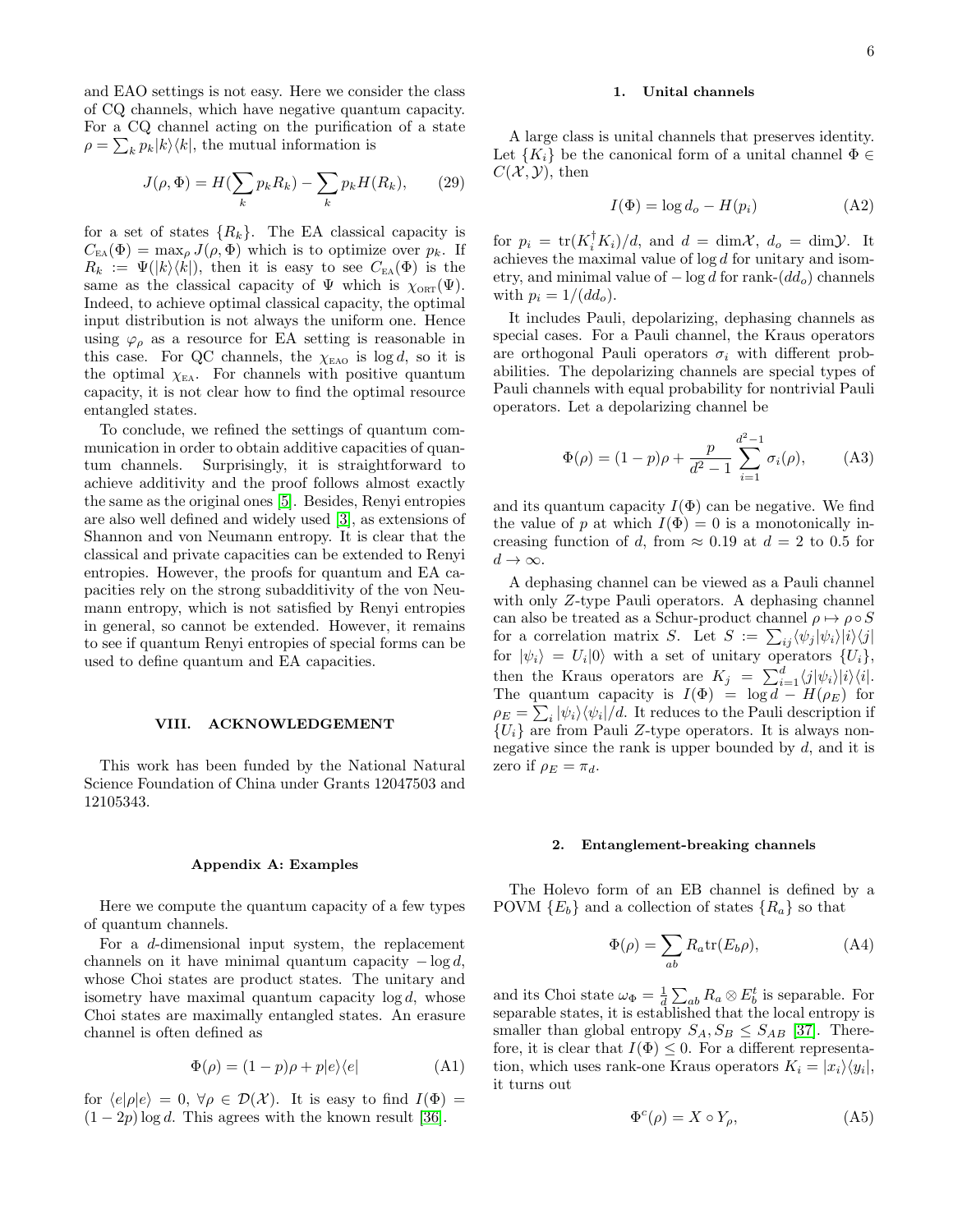for  $X = (\langle x_i|x_j \rangle)_{ij}$ ,  $Y_\rho = (\langle y_i|\rho|y_j \rangle)_{ij}$ , which can be viewed as an extended dephasing channel [\[38\]](#page-7-34). So the quantum capacity of the extended dephasing channel is always nonnegative.

An EB channel is quantum-to-classical (QC) if  $\{|x_i\rangle\}$ is orthonormal, or classical-to-quantum (CQ) if  $\{|y_i\rangle\}$  is orthonormal. The quantum capacity of QC channels is zero since they convert qubits to bits. While CQ channels convert bits to qubits, which have local coherence, they break entanglement. This shows the difference between entanglement and coherence. For CQ channels, it is the local coherence (non-orthogonal states) that makes the capacity negative. Indeed, the local non-orthogonality is a kind of obstacle to create entanglement, which intends to suppress local coherence while enhance nonlocal coherence.

# 3. Amplitude-damping channels

The qubit amplitude-damping (AD) channel is an extreme channel. It can be extended to the qudit case [\[39\]](#page-7-35) but not unique. Here we define a type of qudit AD channel with Kraus operators

$$
K_n = \sqrt{\gamma_n} |n\rangle \langle n+1|, \ n = 0, 1, \dots, d-2, \qquad (A6)
$$

and  $K_{d-1} = |0\rangle\langle 0| + \sum_{n=0}^{d-2}$  $\sqrt{1-\gamma_n}|n+1\rangle\langle n+1|, \gamma_n \in$ [0, 1], which is extreme in the set of qudit channels. It can be realized by a quantum circuit of a sequence of system controlled- $R_u(\theta)$ , followed by ancilla-controlled-nots [\[2\]](#page-7-1).

We find its quantum capacity is

$$
I(\Phi) = H(\vec{p}) - H(\vec{q})\tag{A7}
$$

for  $\vec{p} = (1+\gamma_0, 1+\gamma_1-\gamma_0, \ldots, 1+\gamma_{d-2}-\gamma_{d-3}, 1-\gamma_{d-2})/d$ , and  $\vec{q} = (\gamma_0, \gamma_1, \dots, \gamma_{d-2}, d - \sum_{n=0}^{d-2} \gamma_n)/d$ . It can be either positive or negative.

For the qubit case, we find

$$
I(\Phi) = h(\frac{1+\gamma}{2}) - h(\frac{\gamma}{2}), \qquad (A8)
$$

which ranges from 1 to -1, and equals 0 for  $\gamma = 0.5$ . Note h is the binary entropy. The region of  $\gamma \in [0, 0.5]$ is under-damped, and  $\gamma \in [0.5, 1]$  is over-damped.

For the qutrit case, we find

$$
I(\Phi) = H(\frac{1+\gamma_0}{3}, \frac{1+\gamma_1-\gamma_0}{3}, \frac{1-\gamma_1}{3})
$$

$$
- H(\frac{\gamma_0}{3}, \frac{\gamma_1}{3}, \frac{3-\gamma_0-\gamma_1}{3}).
$$
 (A9)

There is also an under-damped and over-damped region, see Fig. [2,](#page-6-0) while a critical line for the zero capacity.

The AD channel is a type of non-unital extreme channel. For the qubit case, for Kraus operators  $K_0$  =  $c_a|0\rangle\langle 0| + c_b|1\rangle\langle 1|, K_1 = s_a|1\rangle\langle 0| + s_b|0\rangle\langle 1|,$  with c (s)



<span id="page-6-0"></span>Figure 2. The capacity of the qutrit amplitude-damping channel.



<span id="page-6-1"></span>Figure 3. The capacity of the qubit extreme channel.

denoting  $\cos(\sin)$  and  $a, b$  are angles, we find

$$
I(\Phi) = h(\frac{c_a^2 + s_b^2}{2}) - h(\frac{s_a^2 + s_b^2}{2}),
$$
 (A10)

shown in Fig. [3,](#page-6-1) which is the same as, but easier to compute than the previous result found by optimization [\[40\]](#page-7-36).